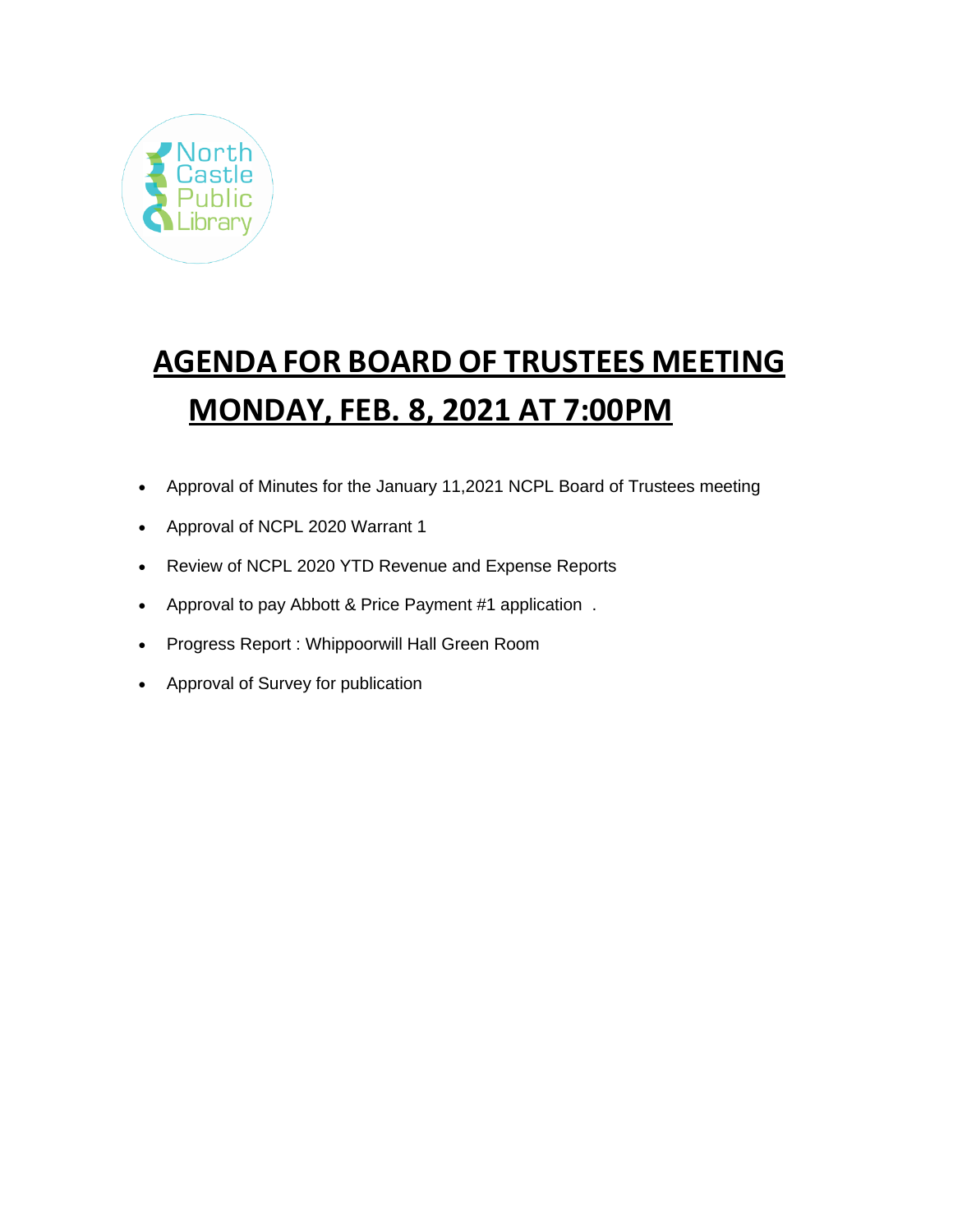## **North Castle Public Library**

## **Library Board of Trustees Minutes – Jan 11, 2021**

This meeting was a Zoom meeting due to COVID-19 restrictions. It was recorded and a transcript will be available.

Scott Stopnik called meeting to order at: 7:04 pm

#### **In Attendance :**

**Trustees:** Diane Borgia, Jeanne Lapsker, Stephanie Paul, Scott Stopnik, Kim Longo

**Library:** Edie Martimucci, Susan Grieco

**Friends:** Barbara Vircillo – absent

**Guest:** Brian Harp

**Town:** Saleem Hussain

#### **Key Votes/Review**:

- **Approval of Minutes for the December 14, 2020 NCPL Board of Trustees meeting** (attached). Thank you, Diane!
	- Diane motioned to approve, Stephanie seconded, all approved
- **Approval of NCPL 2020 Warrant 12** (AP GL Reports are attached). Total expenses included in Warrant 12 are \$27,766.99 of which the Friends are paying \$1400.00. Thank you to the Friends for their continuing support! Scott Stopnik has reviewed all invoices in these warrants and supports their approval. Thanks to Abbas Sura and Patrick Ricci for their financial support of NCPL!
	- Scott motion to approve, Jeanne seconded, all approved
- **Review of NCPL 2020 YTD Revenue and Expense Reports** (attached in two formats through December 31, 2020) –
	- Museum passes virtual programming, our library benefits from this. Remind people about the museum benefits
- **Review of NCPL Performance Metrics** performance reports are attached.
	- Digital, overdrive, 3m, Flipster, consumer reports lots of activity. Circulation holding our own. Looking across the months
	- Our programming has doubled during pandemic. Physical circulation is ½.
	- Should we look at the usage of the DVDs? NWP has more circulation of DVD than books.
	- We will determine through the survey what the demand is for DVD.
	- Youth services is the one programming that is suffering.
- **Approval to appoint Stephanie Paul as Treasurer**
	- Scott motion to appoint Stephanie, Jeanne seconded, all approved
	- Scott will continue to get the warrant emails and Edie reviews warrants before submittal to the board.
- **Discussion:** 2020-2025 Long term plan.
	- Tabled until after the survey